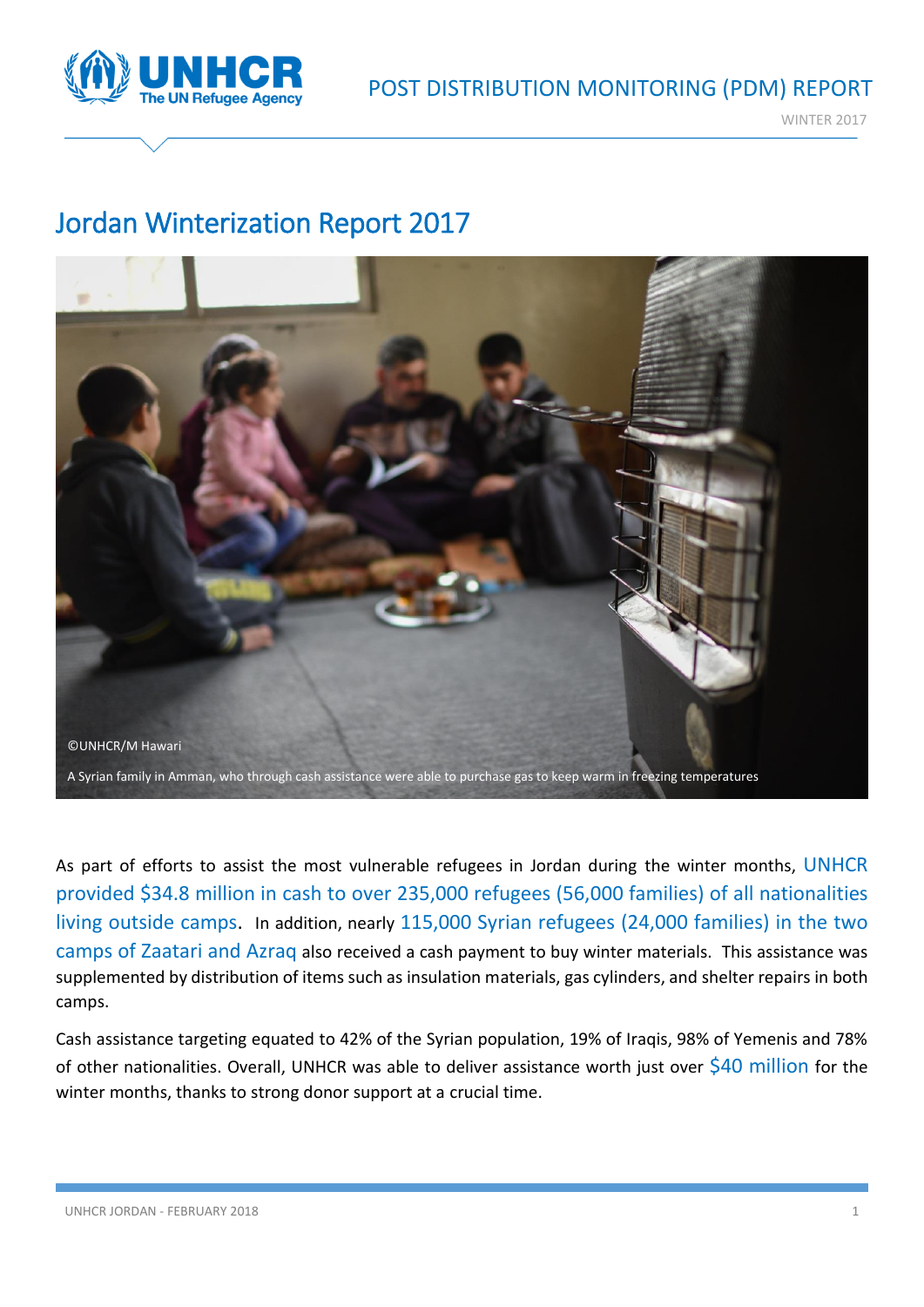# 2017 Winterization Cash Support for Syrian Refugees

### 48,149

\$29.8 million USD

42%

Syrian refugee families supported

distributed in 2017

Of all registered families received winterization





### WINTERIZATION SUPPORT

Over 48,000 Syrian families were identified as eligible for one time winterization cash assistance from UNHCR. These families were identified through vulnerability criteria designed to include families beyond only those currently receiving cash assistance. Families who are deemed vulnerable but because of funding shortages cannot currently be assisted with monthly cash assistance were prioritized as the neediest for assistance. The families targeted meet both poverty and fragility criteria to receive assistance, and thus received one-off winterization support totalling more than \$29.8 million. Families received either the full package (Tier1) or partial package (Tier2). The full package aims to cover the cost of purchasing a heater, gas bottle, gas refills, and blankets. The partial package aims to cover the cost of purchasing gas refills, and blankets.

Figure 2: Full package (T1) and partial package (T2) in Jordanian Dinar (JOD) By Family Size







#### PDM SAMPLE

Based on a 95% confidence interval and a 6% margin of error, a random sample of 283 families on the winterization list were interviewed. The sample population reflected the geographic distribution of monthly cash assistance waiting list beneficiaries, with an average family size of 5 people.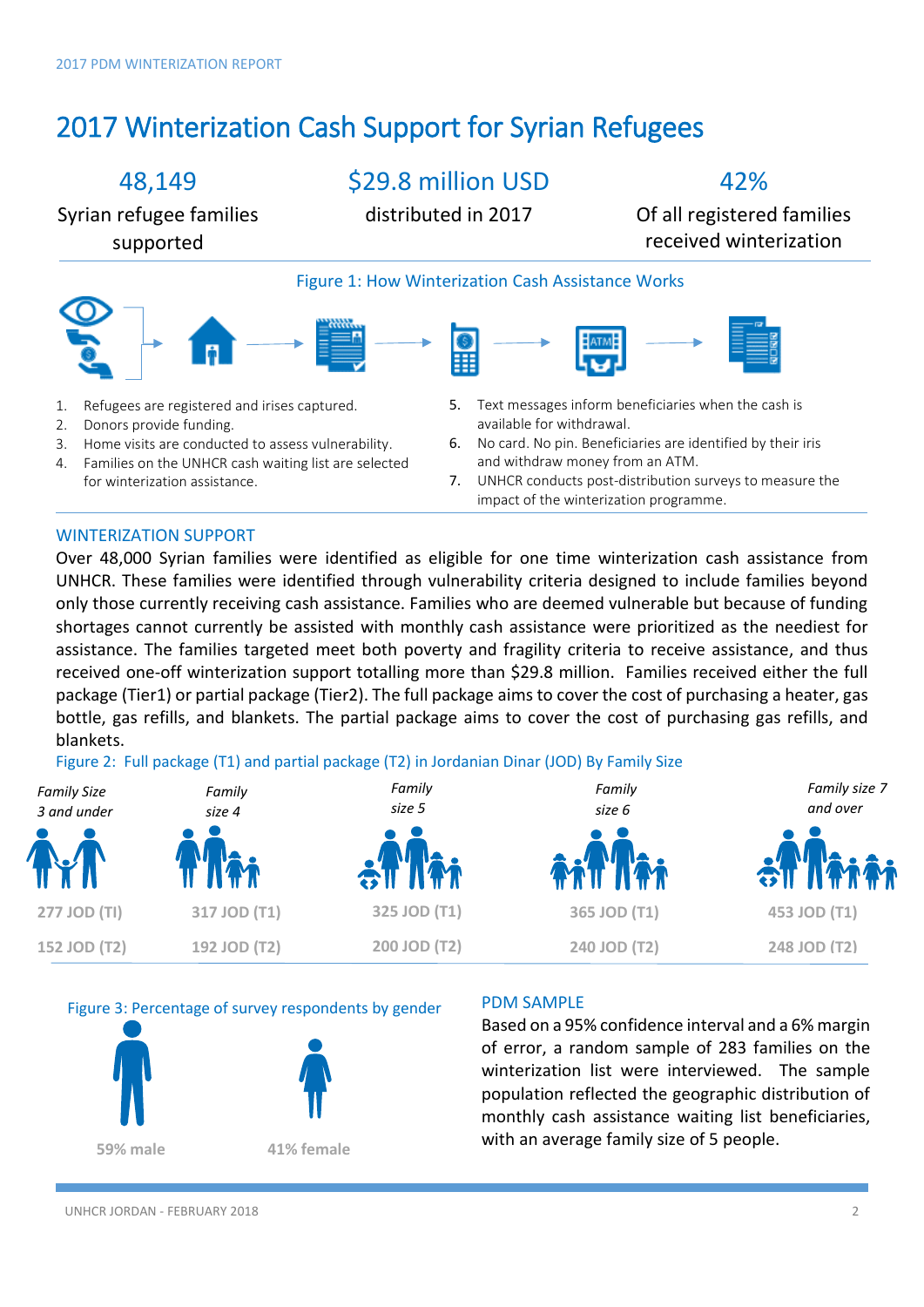#### FINDINGS

**Winterization Needs:** UNCHR consistently distributes its cash assistance in November and December, usually just prior to the heavy rains and cold temperatures in Amman. Seventy-six percent of beneficiaries stated that the assistance was delivered at the right time, in order to prepare for winter. As temperatures reached freezing, the population of severely vulnerable refugees stated they would have been unprepared for the cold weather without the additional assistance. During the follow-up with beneficiaries, nearly half of refugees stated they were harmfully affected by the bad weather. Damp walls, water leaks from roofs and windows, and damage to the interior of apartments led to weather-related illnesses, and the destruction of household items such as bed mattresses (*farshas*) and blankets.





Forty-nine percent of families receiving UNHCR's winterization cash assistance were able to meet their basic needs for the winter. Seventy-six percent reported the winter assistance was provided at the right time. The majority of families were able to purchase heaters, gas canisters and gas refills to keep their house warm after receiving the winterization assistance.

**Market Availability:** Almost all respondents (95%) were able to find items to protect them from the cold at local markets. A small percentage reported that they were not able to find winterization items (5%).



#### Figure 5: Needs met by winterization support (Syrian)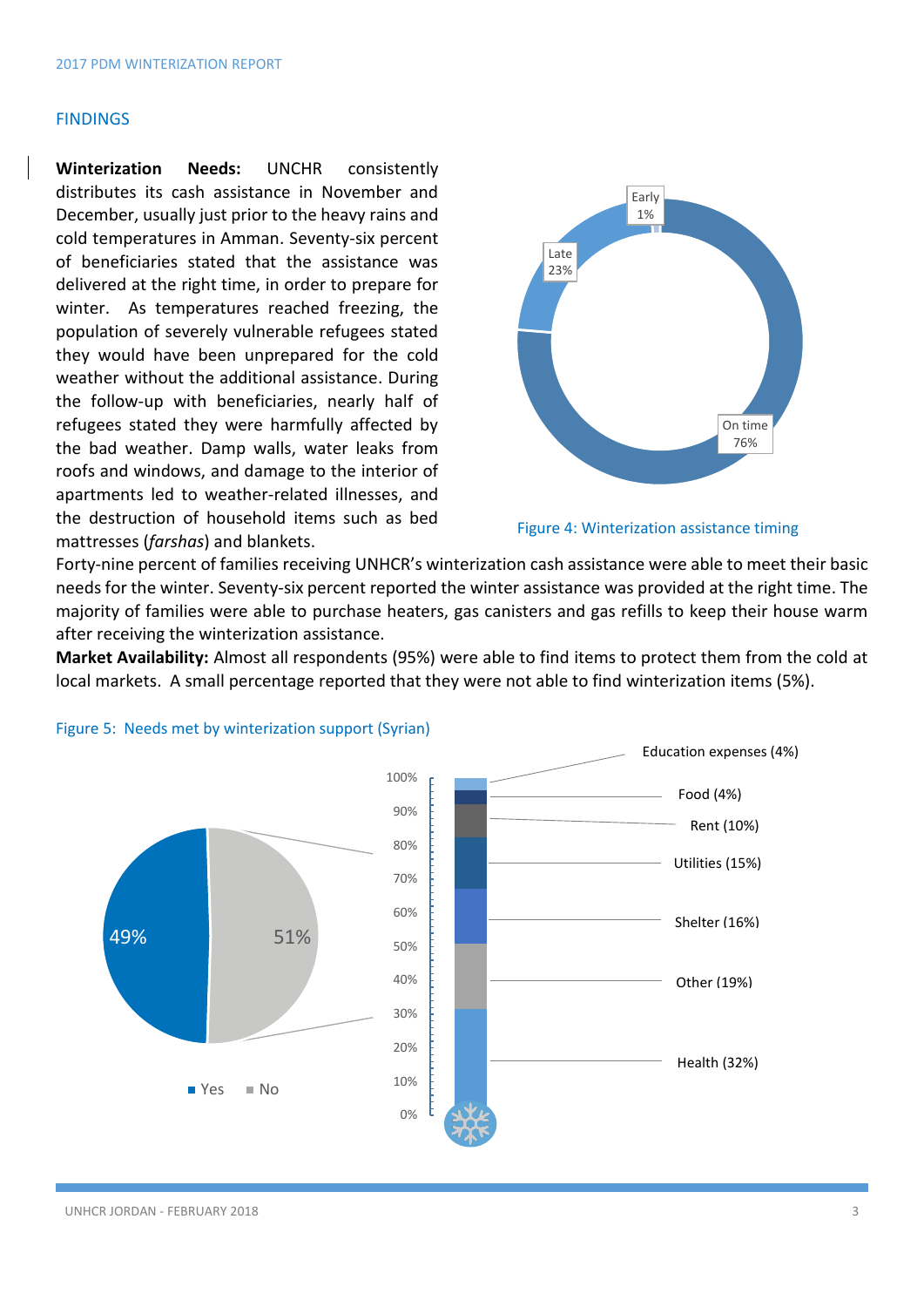**Use of Winterization Support**: The vast majority (94%) of beneficiaries reported the cash assistance received help them to buy winter-related items with heating accounting for the majority of expenditure (65% gas cylinders, gas refills, and heaters). Twelve percent of the assistance was spent on warm clothes and just over one in eighteen families used the support for something other than winterization including health-related expenses, debt repayment, cooking fuel, and food.



Figure 6: Main use of winterization cash support (Syrian)

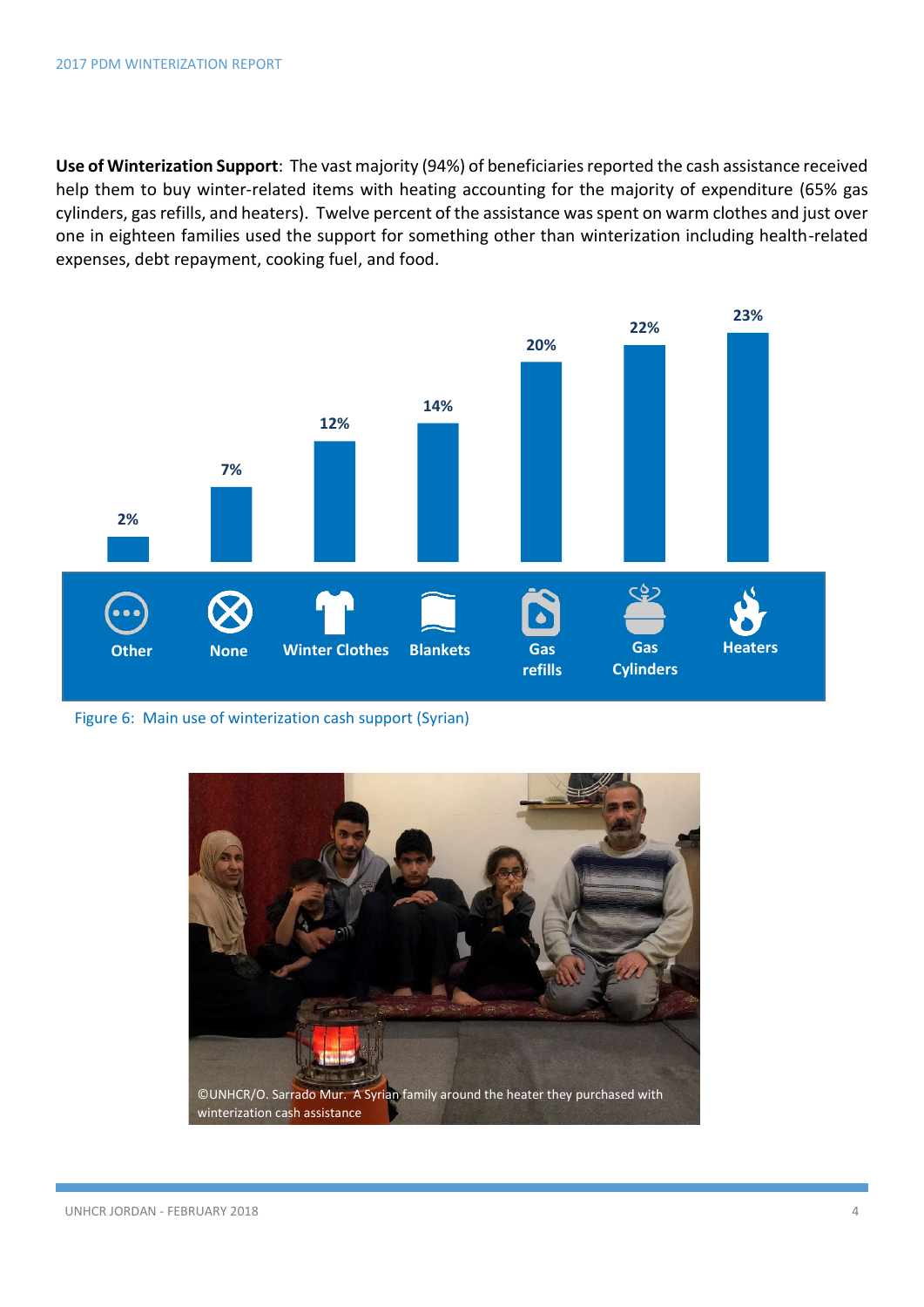## 2017 Winterization Cash Support for Non-Syrian Refugees

13,354

Non-Syrian refugee families supported

\$7 million USD

Distributed in 2017

65%

Of all registered families received winterization

### WINTERIZATION SUPPORT

13,354 non-Syrian families identified as highly or severely poor, were eligible for winterization. Due to additional funds received in the  $4<sup>th</sup>$  quarter, UNHCR was able to assist 100% of these families. Winterization support totalled almost \$7 million USD.

### PDM SAMPLE

Based on a 95% confidence interval and 6% margin of error, a random sample of 277 families, with an average family size of 3.8 people, were interviewed. Twenty percent of respondents were female and 80% male. The sample population reflected the geographical distribution of cash assistance waiting list beneficiaries.



Figure 7: Beneficiaries by Country of Origin (Non-Syrian)

### **FINDINGS**

Almost all non-Syrian refugees stated that the one time-winterization assistance helped them to buy winterrelated items (90%). However, less than half (40%) found the assistance sufficient to meet their basic needs. For a majority of families, the accumulation of unpaid rent and debt meant that the amount received was insufficient to cover these pressing expenses in addition to the required purchases for winter, i.e. heaters, fuel canisters, fuel refills and plastic sheeting. Twenty-nine percent of families were unable to cover healthrelated expenses during the winter months.

Similar to the Syrian respondents, the non-Syrian respondents stated they were able to find needed winterization items in the market (95%) and a minority (5%) only were not able to find what they needed to prepare for winter.



**49%**  Were harmfully affected by the bad weather



**85%**  Used the assistance for winter-related items



Winterization items were available in the market



Winter assistance provided at the right time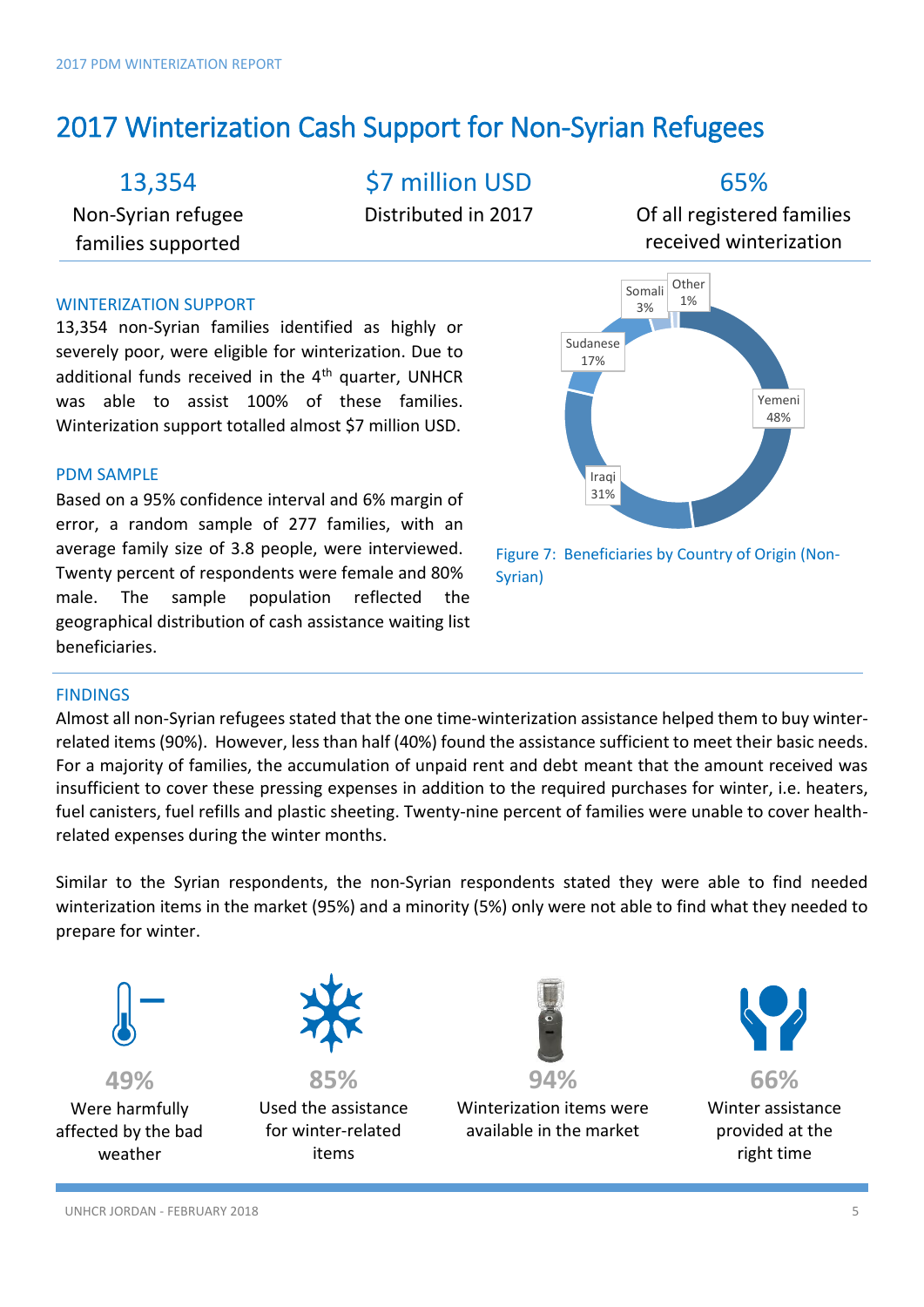### Summary of Winterization Cash

For winter 2017-2018, UNHCR targeted 219,075 Syrian refugees (48,149 families) and 26,802 refugees of other nationalities (26,802 families). Cash is uploaded in a given month, and for any money not withdrawn this is reconciled in the following month. For those who do not withdraw, UNHCR tries to contact those concerned several times. If contact is not possible, and there is time before the end of the year, the cash assistance can be retargeted within the year. If funds are received late in the year, rather than at the start of winterization assistance in September, re-targeting is not possible.

Of the 245,877 individuals targeted to receive winterization assistance, 10,049 individuals (4,601 families or 6%) did not pick up cash assistance totaling \$1,986,907. This was broken down as 4,578 Syrian refugees who did not collect, equating to 2% of the Syrian refugees targeted. For other nationalities, 5,471 refugees did not collect assistance, equating to 20% of the refugees targeted. Overall, 94% of cash assistance reached the intended beneficiaries, equal to \$34.8 million in cash assistance to those living outside camps.



### Figure 8: Collected and uncollected cash assistance for Syrians and other nationalities